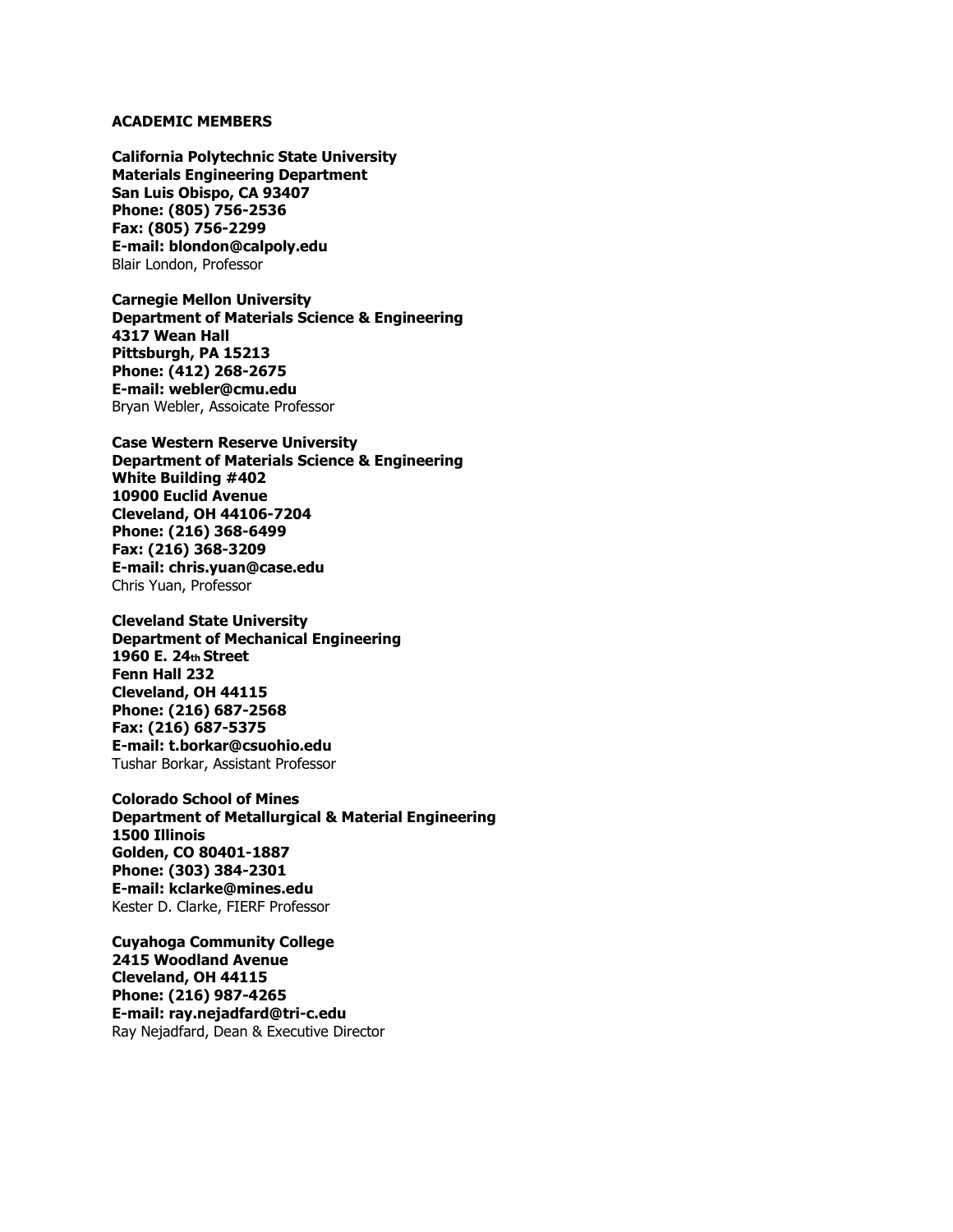**Georgia Southern University Department of Mechanical Engineering PO Box 8046 Statesboro, GA 30460 Phone: (912) 478-5761 Fax: (912) 478-1455 E-mail: bsilwal@georgiasouthern.edu**  Bishal Silwal, Assistant Professor

**Illinois Institute of Technology Metallurgical & Materials Program 10 W. 32nd Street Chicago, IL 60616-3793 Phone: (312) 567-3780 E-mail: terryj@iit.edu**  Jeff Terry, Professor

**Lehigh University Whitaker Lab 374 5 E. Packer Avenue Bethlehem, PA 18015 Phone: (610) 758-4252 E-mail: wzm2@lehigh.edu**  Wojciech Z Misiolek, Loewy Professor & Dept. Chair Dir.

**Marquette University Haggerty Engineering Hall 515 W. Wisconsin Avenue Milwaukee, WI 53233 Phone: (414) 288-7832 Fax: (414) 288-7790 E-mail: joe.domblesky@marquette.edu**  Joseph P. Domblesky, Associate Professor

**North Carolina State University Department of Mechanical & Aerospace Engineering 1840 Entrepreneur Drive, Campus Box 7910 Raleigh, NC 27695-7910 Phone: (919) 515-5222 E-mail: gngaile@ncsu.edu**  Gracious Ngaile, Professor

**Oakland University School of Engineering & Computer Science Engineering Center, Room 301 Rochester, MI 48309-4479 Phone: (248) 370-4051 E-mail: golovash@oakland.edu**  Sergey Golovanshchenko, Associate Professor

**Ohio State University Industrial, Welding & Systems Engineering 210 Baker Systems Building 1971 Neil Avenue Columbus, OH 43210-1271 Phone: (614) 292-7294**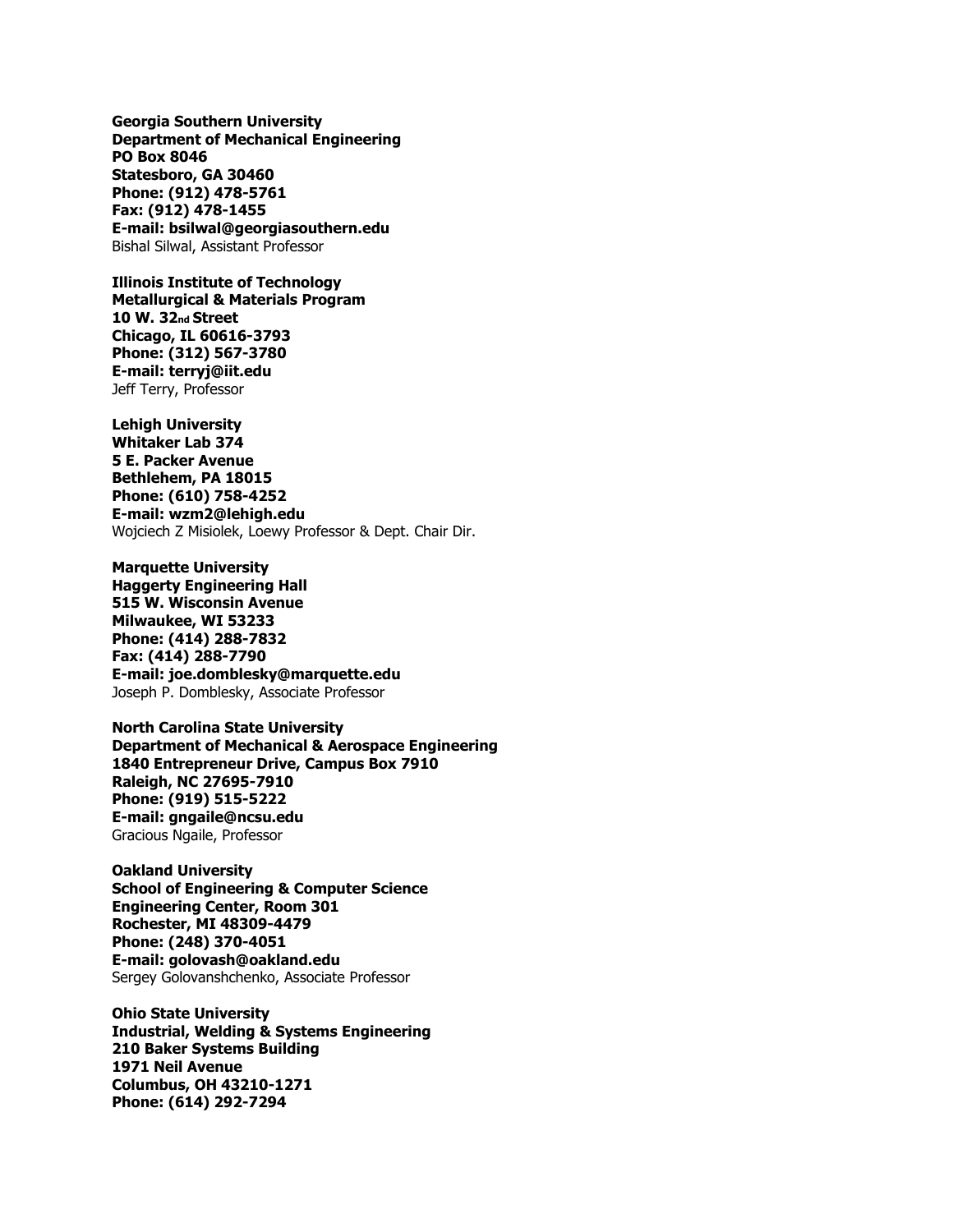**Fax: (614) 292-7852 E-mail: niezgoda.6@osu.edu**  Steve Niezgoda, Assistant Professor

**Ohio University Department of Mechanical Engineering 294A Stocker Center, 1 Ohio University Athens, OH 45701-2979 Phone: (740) 593-0563 Fax: (740) 593-0476 E-mail: cyderst@ohiou.edu**  Timothy Cyders, Associate Professor

**Pennsylvania State University Department of Materials Science & Engineering 306 Steidle Building University Park, PA 16802 Phone: (814) 865-2891 E-mail: acs180@psu.edu**  Amy Robinson, Associate Teaching Professor

**University of Florida - Tallahassee Materials Science & Engineering 100 Rhines Hall Gainesville, FL 32611 Phone: (352) 846-3300 Fax: (352) 392-7219 E-mail: victoria.miller@ufl.edu**  Tori Miller, Professor

**University of Houston Department of Engineering Technology 4800 Calhoun Road Houston, TX 77204-4020 Phone: (713) 743-8231 E-mail: fcrobles@central.uh.edu**  Francisco C. Robles Hernandez, Professor

**University of Michigan Department of Industrial & Operations Engineering Ann Arbor, MI 48109-2117 Phone: (734) 763-0519 Fax: (734) 764-3451 E-mail: jhjin@umich.edu**  Jionghua Jin, Professor

**University of North Texas Deptartment of Materials Science & Engineering 1155 Union Circle #305310 Denton, TX 76203-5017 Phone: (940) 36-5073 Fax: (940) 565-4824 E-mail: marcus.young@unt.edu**  Marcus Young, Associate Professor